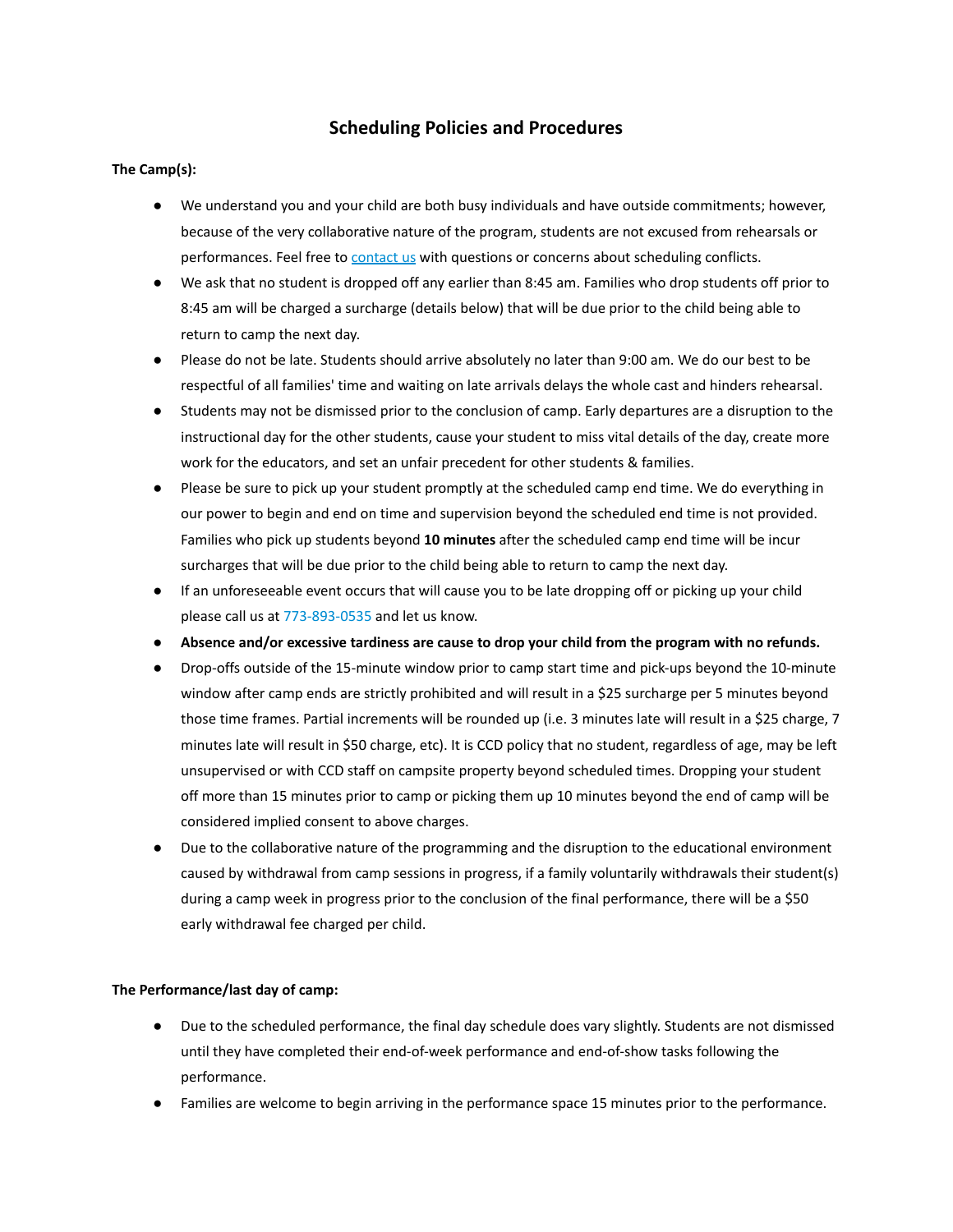● Student will be dismissed after taking part in post-show responsibilities (e.g. returning CCD-owned materials to the CCD actor/educators). Dismissal time may be earlier than the scheduled end time. However, care will be provided, if necessary, until the scheduled end time.

| Sign here: | Jdle. |
|------------|-------|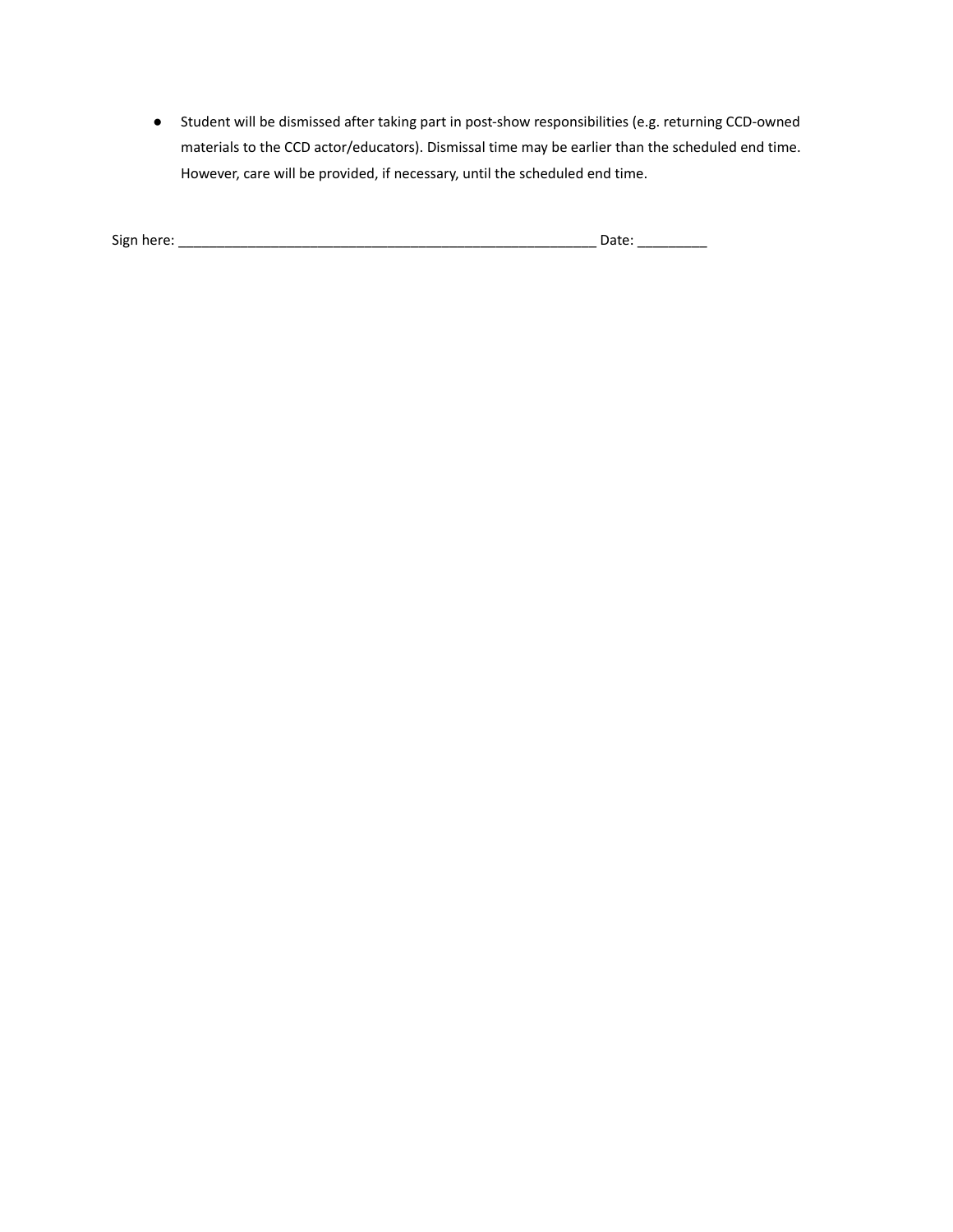### **Photographic and Videographic Consent**

I authorize that any photographic or videographic images of my child during camp may be used for publicity purposes without further notice or compensation. Questions or to opt out, please contact us. Because of the very collaborative nature of the program, students are not excused from rehearsals or performances. Students must be present for the entirety of camp. I have reviewed the Guardian and Camper Codes of Conduct and understand they must be followed to participate.

Sign here: \_\_\_\_\_\_\_\_\_\_\_\_\_\_\_\_\_\_\_\_\_\_\_\_\_\_\_\_\_\_\_\_\_\_\_\_\_\_\_\_\_\_\_\_\_\_\_\_\_\_\_\_\_\_\_\_\_\_ Date: \_\_\_\_\_\_\_\_\_\_\_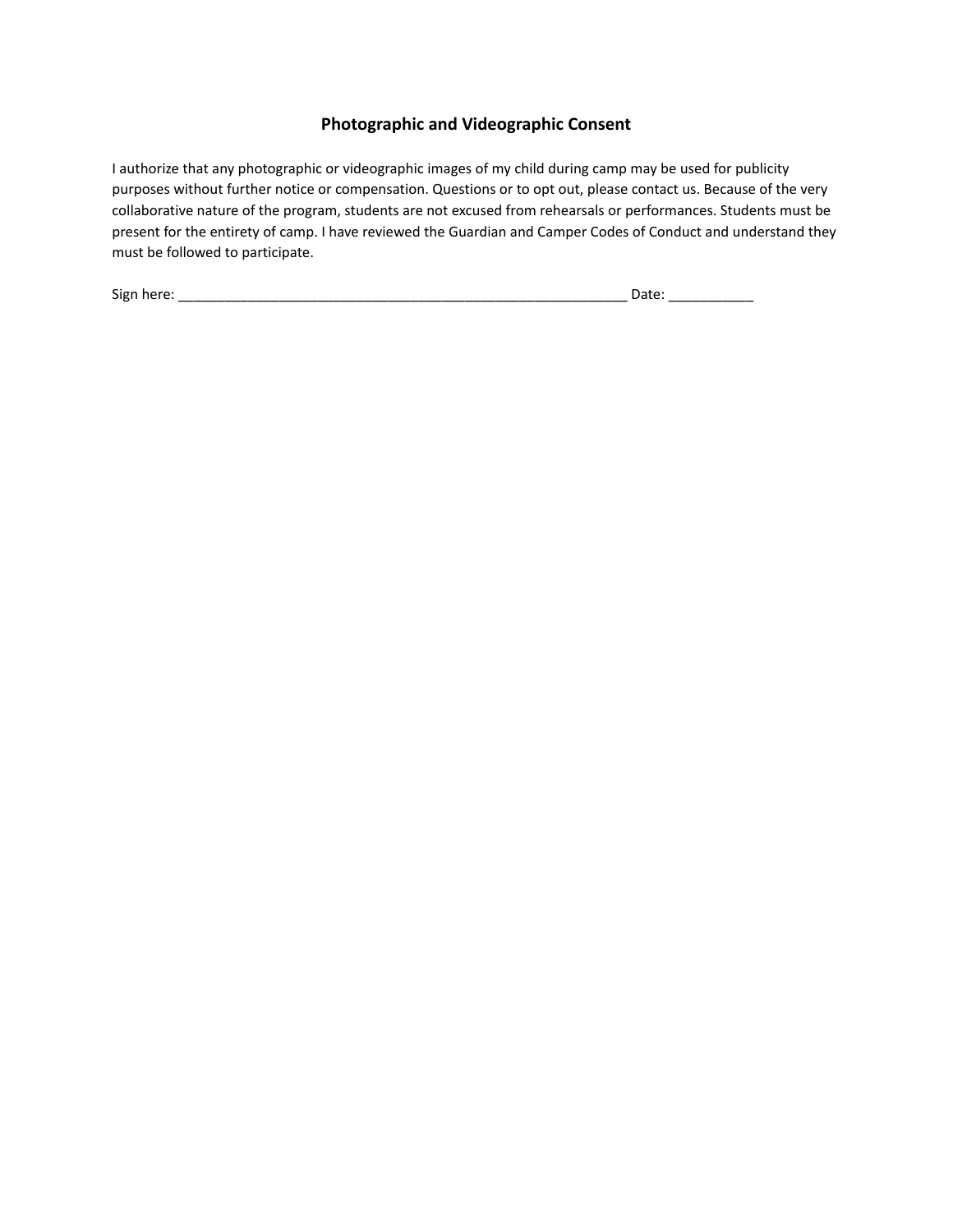## **Release, Waiver of Liability, and Indemnity Agreement**

We are committed to offering your child high quality theatrical instruction, including a safe environment. While the camp instructors and the Compass Creative Dramatics staff and will do everything within reason to protect your child against injury and illiness, injuries or illess may occur.

By signing the form below, you are stating that your child is in good physical health and that you understand all of the information stated below.

I hereby agree with Compass Creative Dramatics to the following, by affixing my signature below on this date. In connection with my and my child's participation in the Compass Creative Dramatics Camp ("Camp"), I understand and acknowledge the nature and extent of the activities that will be involved in the Camp and assume the risk inherent in such activities on behalf of myself and any minor children. I voluntarily waive any and all claims, costs, liabilities, expenses (including attorney's fees), and judgments against Compass Creative Dramatics, North Lawrence Community Schools, their directors, officers, employees, servants, subcontractors and agents, and hereby release, excuse and discharge Compass Creative Dramatics, North Lawrence Community Schools, their directors, officers, employees, servants, subcontractors and agents from all claims, costs, liabilities, expenses (including attorney's fees), and judgments which may arise out of my or my child's participation in the Camp and all aspects attendant thereto. The undersigned further agrees to indemnify and hold Compass Creative Dramatics, North Lawrence Community Schools, their directors, officers, employees, servants, subcontractors and agents harmless from any and all claims, costs, liabilities, expenses (including attorney's fees), and judgments which may arise out of my or my child's participation in the Camp.

I, the undersigned, hereby release and forever discharge any and all rights and claims for the damages, including any claims, for loss, damages, injury, or illness to my child or my child's property arising out of participation in the Compass Creative Dramatics Camp, or the respective officers, agents, representatives, successors and/or assignees of the parties named above, from any and all claims, demands and liability of every kind and nature, legal or occasioned by or arising out of my child's participation in the Camp. I recognize the challenges of the materials, activities, and projects in which my child has chosen to participate and my child assumes all risks of personal injury, illness, or even death in connection therewith. I attest that my child is sufficiently physically fit to participate safely therein, and that a qualified medical person has not advised you otherwise. I have read the previous paragraph and I agree that I shall be bound by its terms and conditions. Furthermore, I hereby release instructors, staff, officers, employees, agents, and representative from any and all claims which may accrue to me arising out of or in connection with the participation of my child in the Camp. I, the undersigned, for ourselves, our heirs, executors and administrators waive, release and forever discharge the instructors and the affiliated staff, officers, employees, agents, representatives, successors and assigns of Compass Creative Dramatics and North Lawrence Community Schools of and from any and all rights and claims for damages to person or property while at the camp site. I release, waive, discharge, and covenant not to sue the instructors and Compass Creative Dramatics staff, its affiliated clubs, its staff, officers, employees, agents, and representatives (hereafter referred to as "releases") from demands, losses on account of injury or illness, including death or damage to property, caused or alleged to be caused in whole or part by the negligence of the releases or otherwise.

By signing below, I have read and understand the above information and hereby give permission for my child to participate in the Camp. Also, I hereby give permission, in the event of an accident or medical emergency, to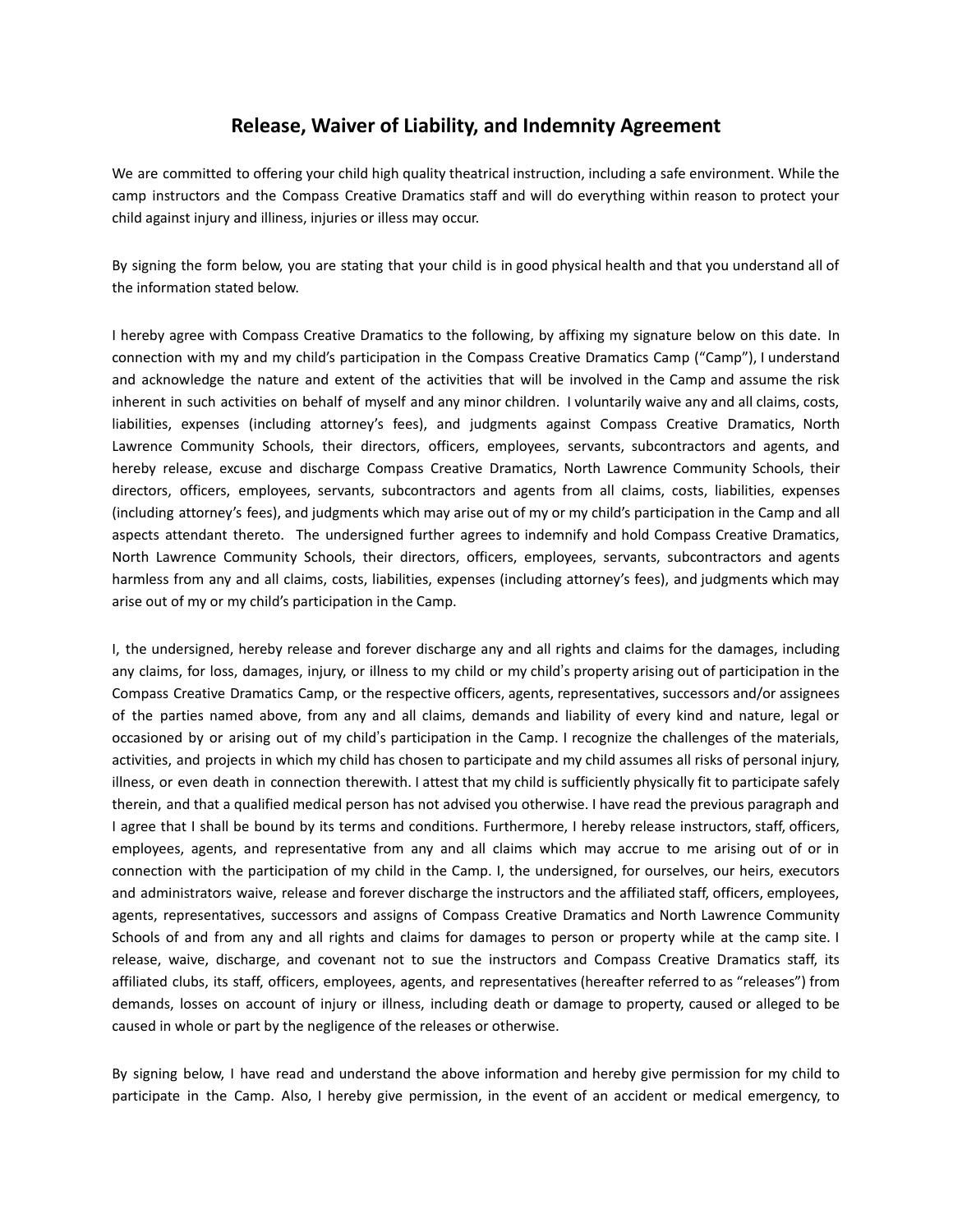workshop directors and/or appropriate emergency medical and hospital staff to provide necessary first aid and medical treatment to my child in my absence including transportation to a medical facility.

My signature below authorizes that any photographic and/or videotaped images of my child may be used by Compass Creative Dramatics for marketing and publicity purposes without further notice from Compass Creative Dramatics and without financial or other compensation.

Sign here: \_\_\_\_\_\_\_\_\_\_\_\_\_\_\_\_\_\_\_\_\_\_\_\_\_\_\_\_\_\_\_\_\_\_\_\_\_\_\_\_\_\_\_\_\_\_\_\_\_\_\_\_\_\_\_\_ Date: \_\_\_\_\_

### **Camper and Guardian Codes of Conduct**

In order to ensure a positive experience for all the students enrolled in Compass Creative Dramatics Camp, we ask that you review the code of conduct for campers and guardians before enrolling your child. If any of these guidelines raise questions that you may have about enrolling your camper, or you are concerned that your camper may have circumstances that will cause them to be unable to follow these rules, please do not hesitate to get in touch.

Sign here: \_\_\_\_\_\_\_\_\_\_\_\_\_\_\_\_\_\_\_\_\_\_\_\_\_\_\_\_\_\_\_\_\_\_\_\_\_\_\_\_\_\_\_\_ Date: \_\_\_\_\_\_\_\_\_\_\_

**Camper Code of Conduct**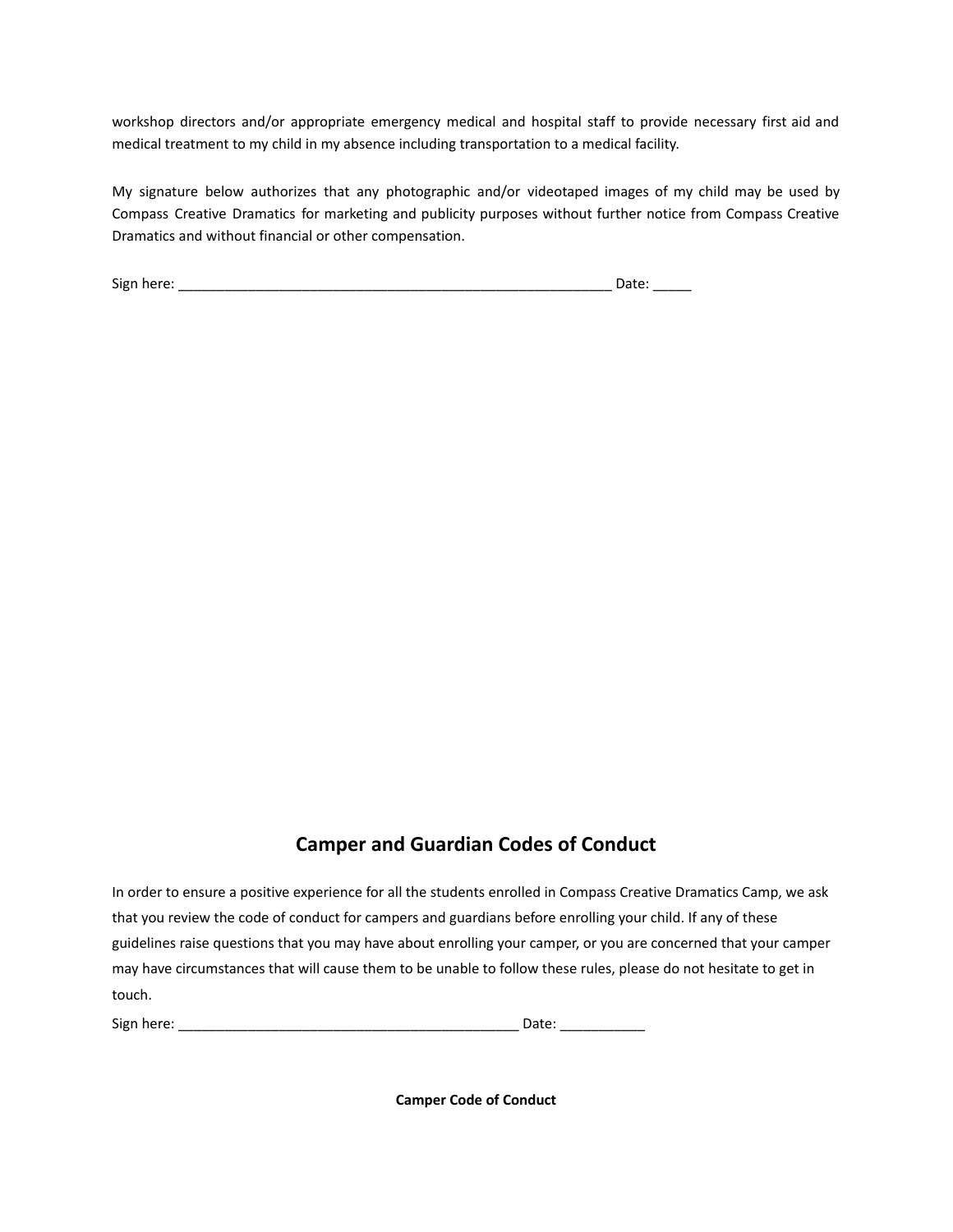We pride ourselves in offering a fun and safe environment where your child may stretch their bravery and creativity muscles through the art of theatre and develop teamwork, respect, responsibility, and empathy. To be able to provide the best environment possible for this we ask that the students follow these three rules:

1.**"The Forcefield Rule."** Students may only have physical contact with one another if they have been directed to do so during rehearsal, a performance, or a class. This may include contact such as holding hands or touching one another on the shoulder and will always be done in a safe environment under the instruction of an educator. Otherwise, students are to refrain from physical contact with one another, whether friendly or unfriendly. This helps us protect our students' personal space and safety. The forcefield rule also applies to personal belongings – no one is to touch belongings that are not their own, including, but not limited to, bags, jackets, lunches, and theatre or camp site property. If a student has been entrusted to handle theatre property such as scripts, props, and costumes s/he is expected to treat the property with the utmost respect and return it in the same condition that it was given. Failure to do so will cause the student to lose the privilege of using the theatre property.

2.**"The Food Rule."** To minimize distraction and maximize safety, students are only to consume food and beverages at designated snack and meal times. Students are only allowed to consume non-water beverages at snack and meal times. They may, however, have a water bottle nearby at all times to help maintain the hydration that is important for this kind of activity. Snacks and meals need to be brought with the student at the beginning of each day. Meal drop-offs in the middle of the day disrupt the flow of instruction, distract campers, and may cause a student to miss a snack or meal because our break times fluctuate slightly day-to-day. Gum and hard candy are not permitted at any time during camp.

3. **"The Respect Rule."** We expect that the students respect one another as well as any camp staff they encounter throughout the week. This includes:

● **Listening.** We ask that students are not only quiet, but also paying attention when it is someone else's turn to be speaking as they may be missing important instructions or directions if they allow themselves to be distracted. This includes, but is not limited to, having side conversations during class, "zoning out"during instructions, and cell phone use. Cell phones are not permitted during camp and must be silenced and put away at all times.

● **Communication.** We ask students to be mindful of messages they are sending with their words, bodies,and attitudes. Unkind, disrespectful, or distracting communication to fellow students or educators will not be tolerated.

● **Following directions and being prepared**. Students will be asked to follow directions in-the-moment as well as commit directions to memory for future use. They will also be asked to complete "homework"assignments such as memorizing lines and reviewing previously taught material such as songs and dances so that they are best prepared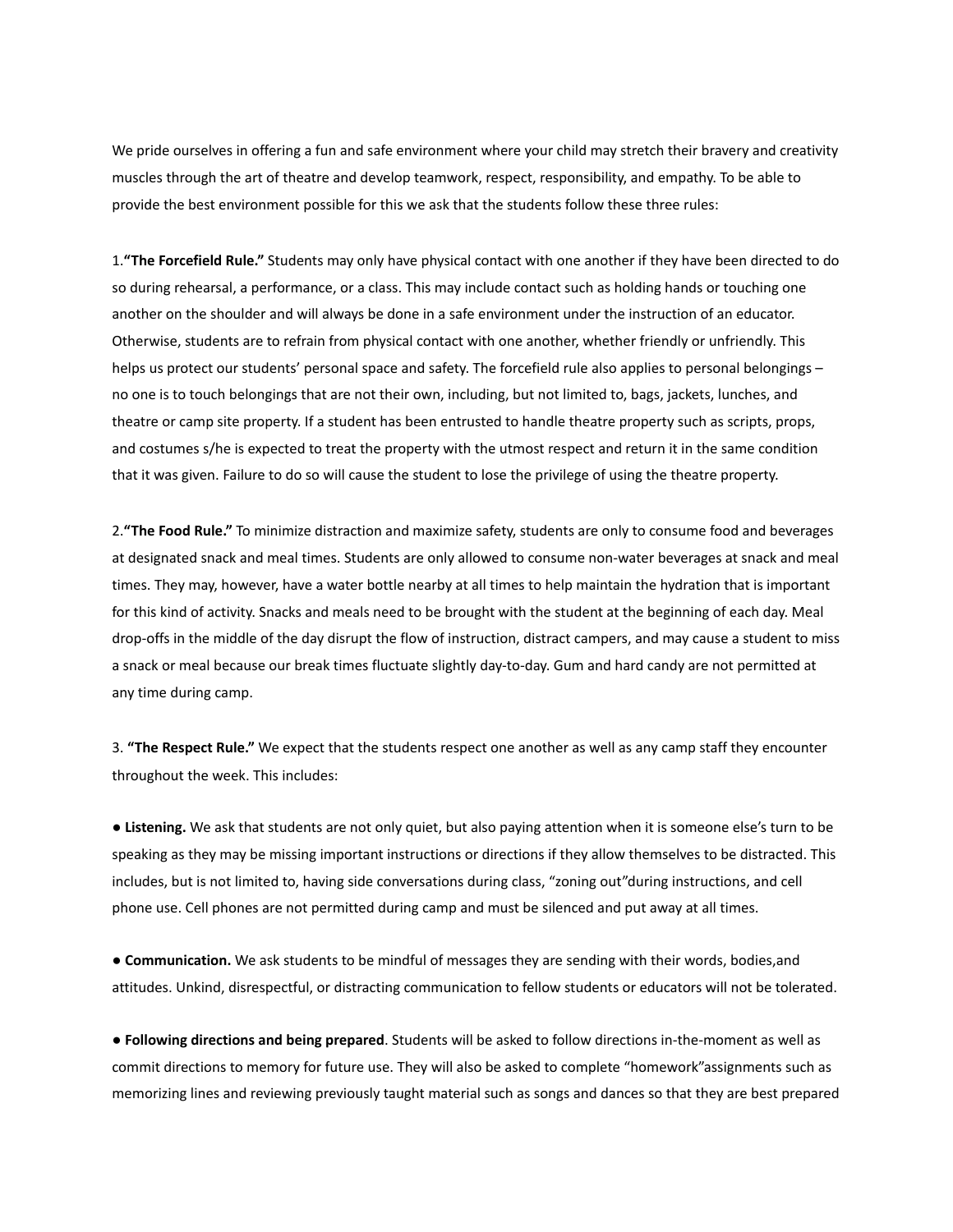for the next day. Completing their daily "homework" is especially important to the collaborative nature of this camp because the educators as well as their fellow campers are relying on them to be fully prepared the following day and it hinders everyone's progress if a student neglects their personal work.

#### *Breaking the above rules will be handled as followed:*

● First level will result in a verbal warning from an educator. It is at the educator's discretion to offer several verbal warnings before moving on to the next level. A continued issue in a single day may result in a student being asked to sit out of activity for a short time in order to restore good behavior before rejoining the activity.

● Second level will result in an educator/guardian conference about the incident that will include asking the guardian for assistance in correcting the behavior.

● Third level will result in the student being removed from the program and asked not to return for the remainder of the sessions. No refunds will be given if a student is removed for behavioral misconduct. Sign here: **Example 20** and the set of the set of the set of the set of the set of the set of the set of the set of the set of the set of the set of the set of the set of the set of the set of the set of the set of the set

#### **Guardian Code of Conduct**

Compass Creative Dramatics believes that the most effective educational environment is one that includes the families and the educators working together to ensure the best experience for the students. We pride ourselves in striving to have wonderful relationships with all of our campers' guardians that allow for a positive camp experience for the entire family! To help ensure the collaboration needed between the educators and the families, we ask guardians to follow these four rules:

1**. Uphold Camper Code of Conduct:** Your camper looks to you to set an example of following rules and instruction. Please be sure that your camper understands the expectations of the camp, help your student maintain these expectations, and let them know that failure to meet these expectations could result in the loss of privilege to attend camp. Please note that any guardian choosing to observe camp must also follow the Camper Code of Conduct to maintain instructional order in the educational environment.

2. **Attendance:** Your camper relies on you to help maintain a timely schedule.

● We understand you and your child are both busy individuals and have outside commitments; however, because of the very collaborative nature of the program, students are not excused from rehearsals or performances and are expected to be in attendance for the entirety of the scheduled time. The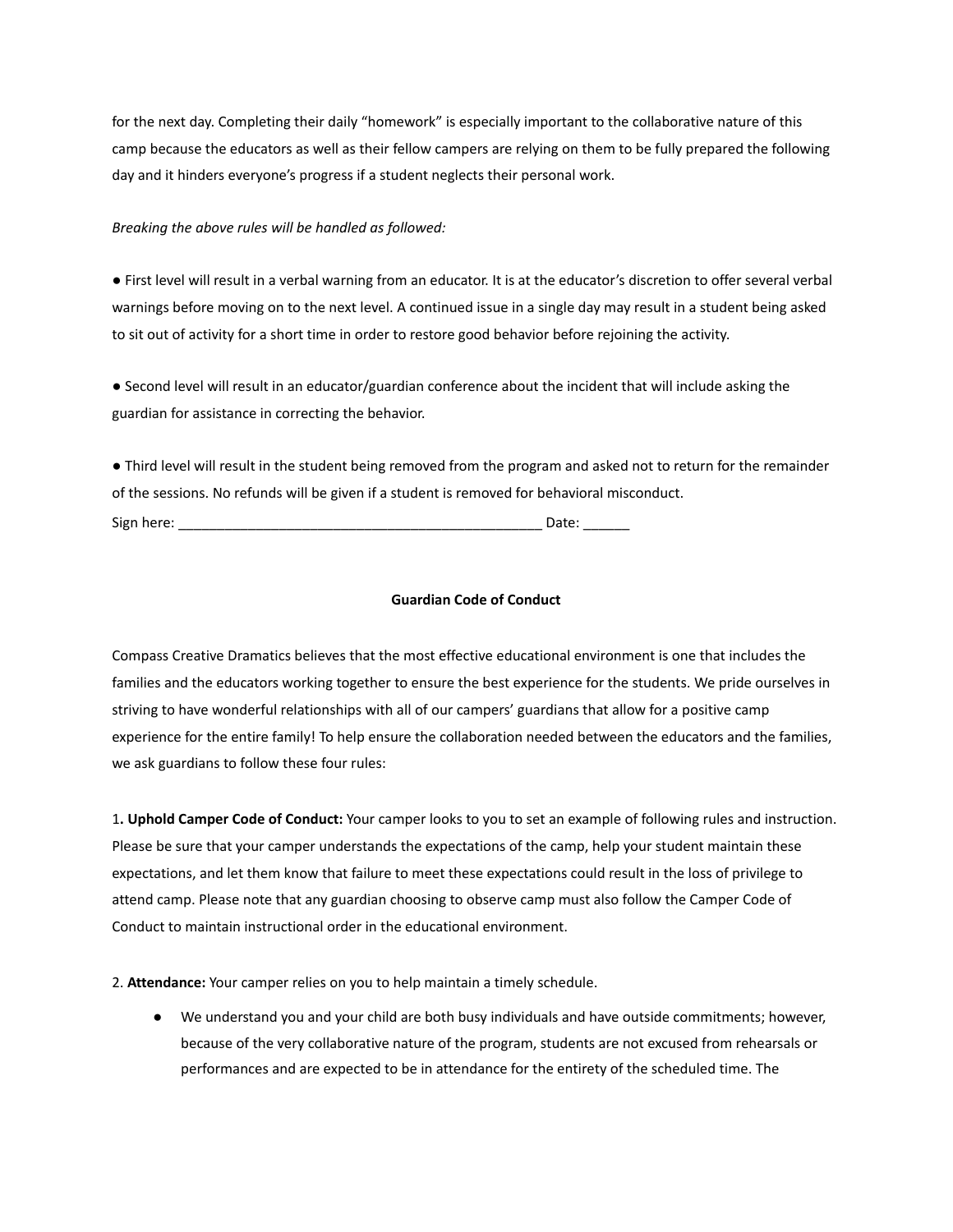educators follow a carefully planned schedule and need the entire scheduled time to successfully complete each day's tasks and prepare the students for a fantastic end-of-week performance.

- We ask that no student is dropped off any earlier than 15 minutes prior to the beginning of camp because supervision will not be available. Fees will incur if a student is dropped off outside the designated window of time.
- Please do not be late. Students should arrive absolutely no later than the designated start time. We do our best to be respectful of all families' time and waiting on late arrivals delays the whole cast, hinders rehearsal, and is disruptive for fellow castmates and instructors.
- Please be sure to pick up your student promptly at the conclusion of camp. We do everything in our power to begin and end on time, and supervision beyond the stated end time is not provided.
- If an unforeseeable event occurs that will cause you to be late dropping off or picking up your child please call us at 773-893-0535 and let us know as soon as possible.

3. **Camper Dress:** Your camper relies on you to help dress appropriately for events. We will be up moving and dancing a lot, and it is important that campers dress accordingly. We also request for campers' safety that they only wear shoes with a closed toe and closed heel. Athletic shoes or dance shoes are great! No flip flops or sandals of any kind—please bring a change of shoes if necessary. Additionally, on Friday students are asked to bring additional items to wear under their costume. Please note that without their additional items on Friday they will NOT be permitted to receive their costumes with the other campers.

4. **Communication:** Communication between CCD and families is key to the success of this program and the overall success of its campers.

- **Regularly check email:** Email is CCD's primary method of communication with its families and CCD provides important paperwork and instructions via email, so it is vital to communication that you regularly check the email address provided at registration. Please be sure to add leadtheway@ccdramatics.com and camps@ccdramatics to your email contact list to ensure our communications are delivered to your inbox. If you prefer another method for primary contact you MUST inform us immediately. If you have not been receiving emails after enrollment from CCD it is also important that you contact us immediately at 773-893-0535. However, urgent communication (information that needs to be received or responded to in 24 hours or less) with the CCD staff should be done via phone to allow CCD to have prompt response times.
- **Open camp policy:** We have an open camp policy to be a conduit of open communication between our camp and the families enrolled. You may stay and observe as much or as little of camp as you would like. We understand guardians' desire to be sure their camper is well-adjusted to a new environment and for guardians to get familiar and comfortable with the CCD staff. As long as your presence is not a distraction to the campers, your camper included, you are more than welcome to observe throughout the duration of camp. However, please note that if at any time a CCD staff member deems that your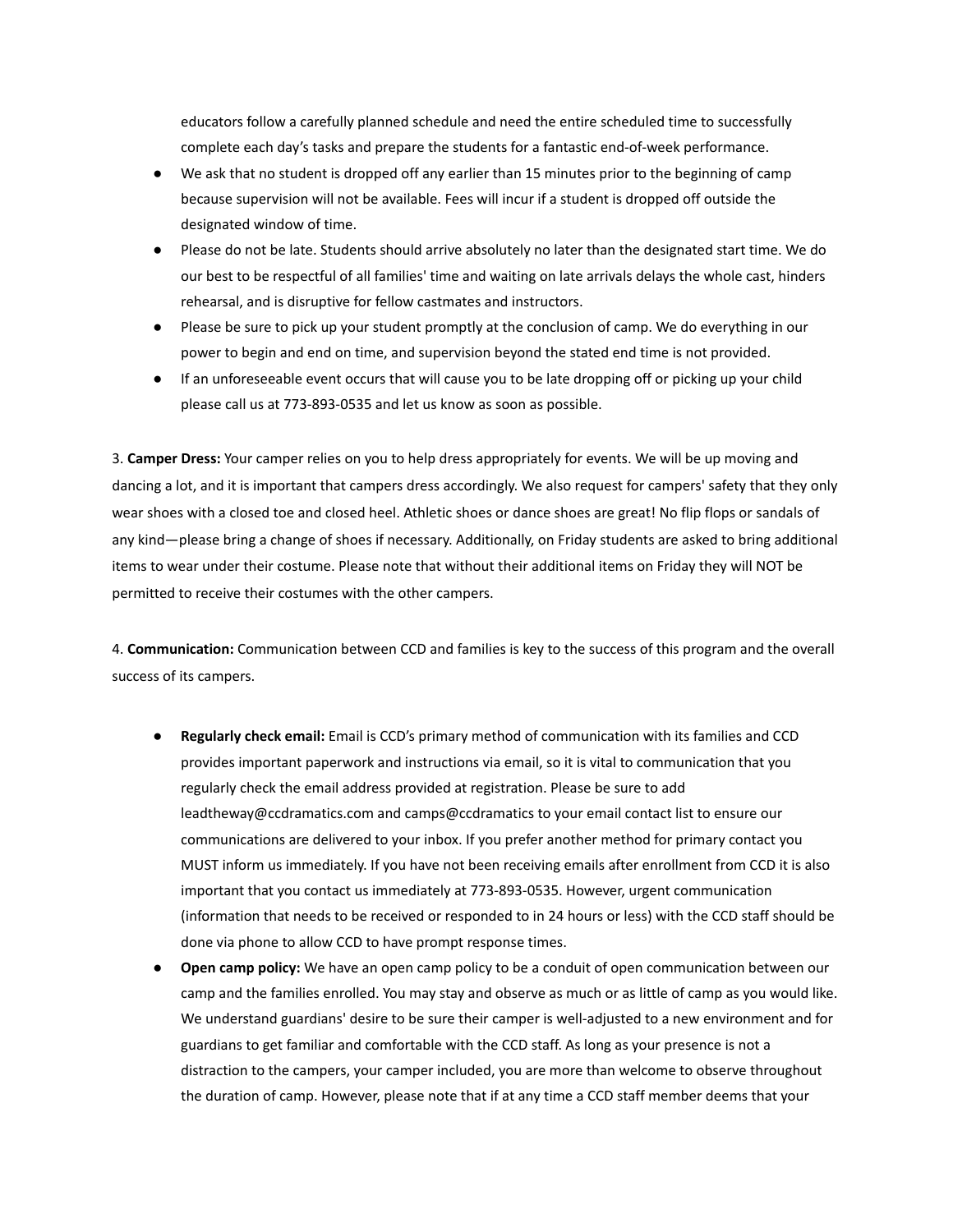presence may be hindering the campers' ability to learn or focus, you will be asked to wait outside of the rehearsal space in a common area.

**Respect:** The educators selected for this camp are accountable for the outcome of the end-of-week performance, as well as the day-to-day instruction of all the campers. The rules and guidelines are in place to protect our educational mission, as well as the well-being of all the campers. Guardians may not attempt to influence role or line assignment, or other show-related decisions. We also ask that guardians respect that their presence at camp does not negate their camper's responsibility to follow any rules or instructions given by an educator. Interfering with camp instruction hinders the educator's ability to lead the entire group, sets an unfair precedent for the other campers, and reflects favoritism that CCD does not tolerate. CCD staff reserves the right to ask for you to wait outside the instructional space in a common area if an area of interference with rules or instruction arises.

As with the Student Code of Conduct, it is important that the Guardian Code of Conduct is followed and will be handled in the following manner if broken:

- 1st level: A brief discussion addressing the issue between a CCD staff member and guardian will take place to allow regular camp instruction to continue.
- 2nd level: A conference between a CCD staff member and guardian that is to take place outside the regularly scheduled instructional time. During this conference a plan to correct the issue will be discussed and implemented.
- 3rd level: If an agreement cannot be met between CCD staff and guardian, the guardian will lose camp observation privileges. In an extreme case, a family may be asked to withdraw student from camp for guardian misconduct. CCD will do everything in its power not to punish a student by camp removal due to guardian misconduct and will work diligently to resolve any issues to allow the camper to finish out the instructional week and performance. Please note, no refunds will be given if a family is removed for guardian misconduct or voluntarily withdraws from camp while camp is in session. If a family chooses to voluntarily withdraw, there will be a \$50 fee.

| Sign<br>, herer<br>$-$ |  |
|------------------------|--|
|------------------------|--|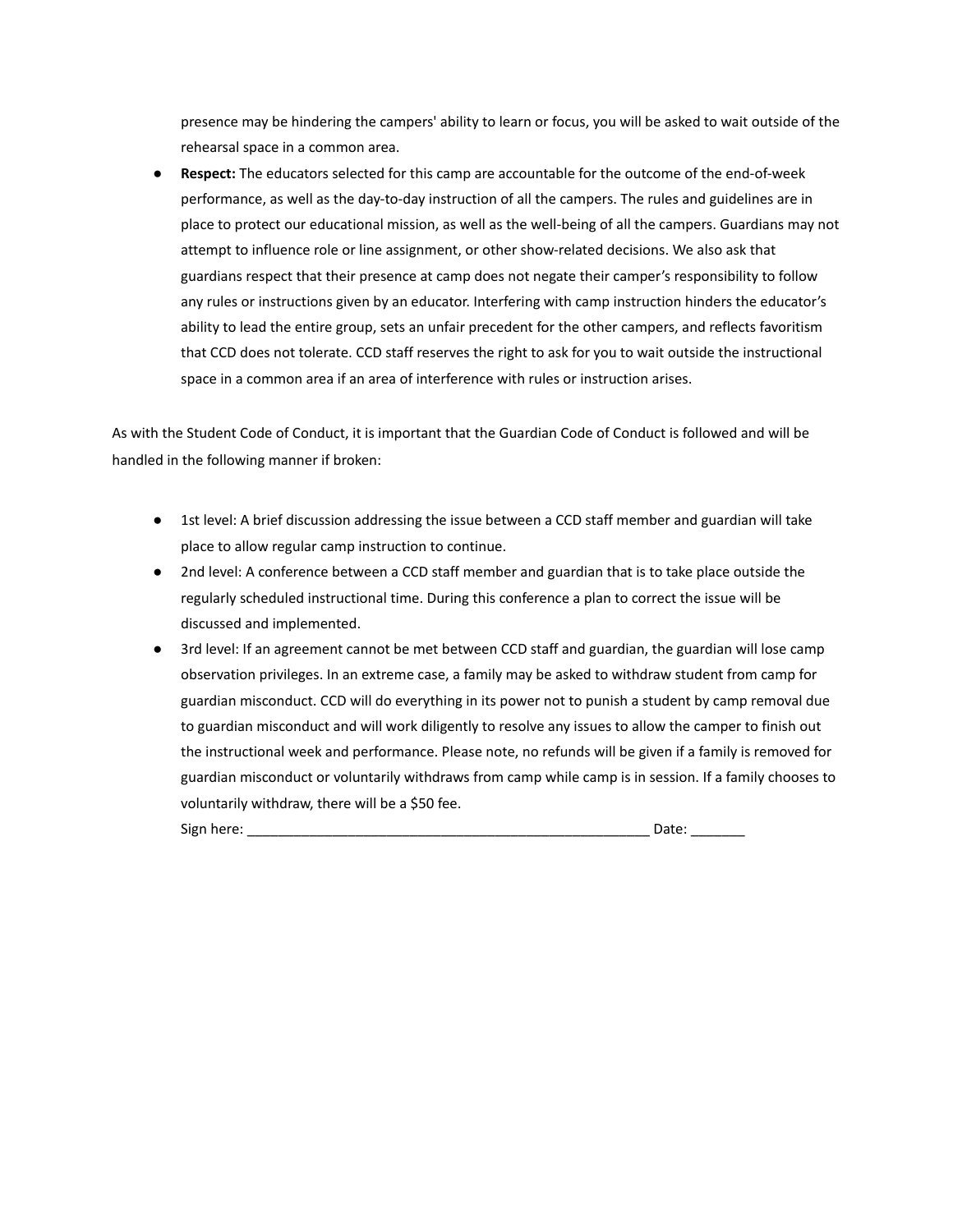# **Cancellation Policy**

*I understand that no refunds for voluntary cancelations or withdraws will be issued after April 30, 2022. If Compass is unable to offer in-person programming due to COVID-19 or other similar infectious disease outbreak or Force Majeure, new purchases made in or after 2021 will be eligible to choose either a credit towards 2022 virtual programming or to receive a full refund.*

*If a family must withdraw from programming for COVID-19 related illness and can provide a recently dated positive-test for themselves or a member of their household, a full refund will be issued.*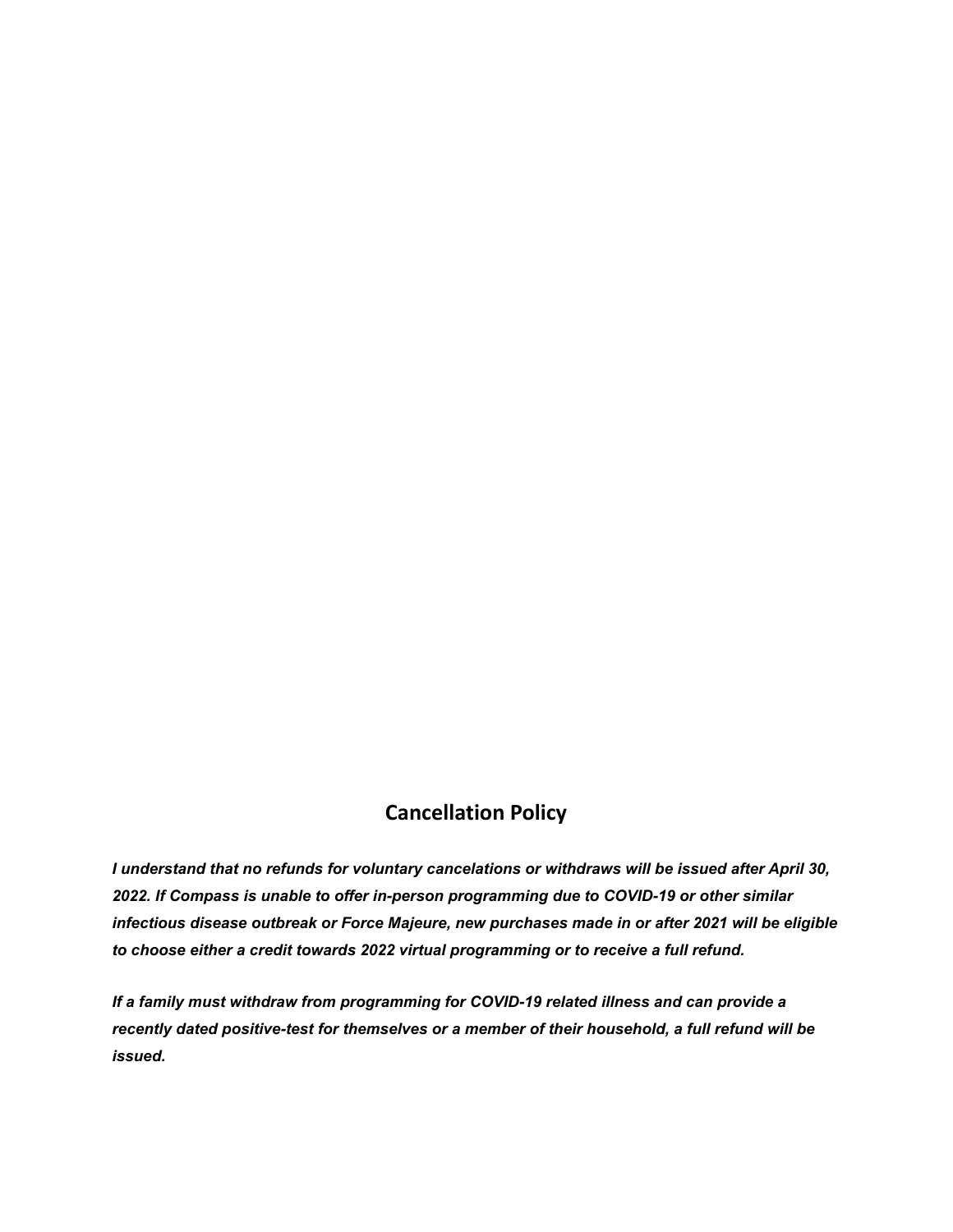**\*New Refund Policy valid for new purchases made in or after October 2021 only. 2020 purchases maintain their credit-only status. 2022 Registrations made using 2020 registration credits remain ineligible for refunds.**

Voluntary withdraw from the camp once camp is in session will result in an additional \$50 charge in addition to registration fees paid.

We understand that accidents happen and unforeseeable circumstances arise and we do our best to be understanding of events outside of one's control. However, as a measure to ensure that the integrity of educational environment is upheld and supported by the families participating, there are a few instances that may result in an additional fee to be charged to the families. These include:

Early Withdrawal: Voluntarily withdrawing from the program prior to the end of camp will result in a \$50 charge per child. Our camp is highly collaborative and all students and instructors rely on everyone's participation for the entirety of the program. Having a family voluntarily withdraw is harmful to the educational environment of the program. \*\*Fee does not apply to COVID withdrawal\*\*

Unreturned CD or Script: Some students may receive scripts or rehearsal CDs to use throughout the week. These are property of CCD and must be returned at the conclusion of camp. Families may not make personal copies of scripts. If these are not returned at the conclusion of the camp session, there will be a \$25 charge.

Damaged property: Students are responsible for good conduct when handling theatre or camp site property. If a student willfully or carelessly damages theatre or camp site property, there will be a fee equal to the damages charged.

CCD does everything its power to help all families avoid any kind of additional fees through a clear outline of expectations, reminders of policies prior to incidents, and preventative communication if a possible incident is perceived. We do our best to be understanding of individual circumstances, so please be sure to communicate with us if you perceive a possible incident and we will do our best to work around it or problem solve with you to overcome it.

| Sign here: |  |
|------------|--|
|------------|--|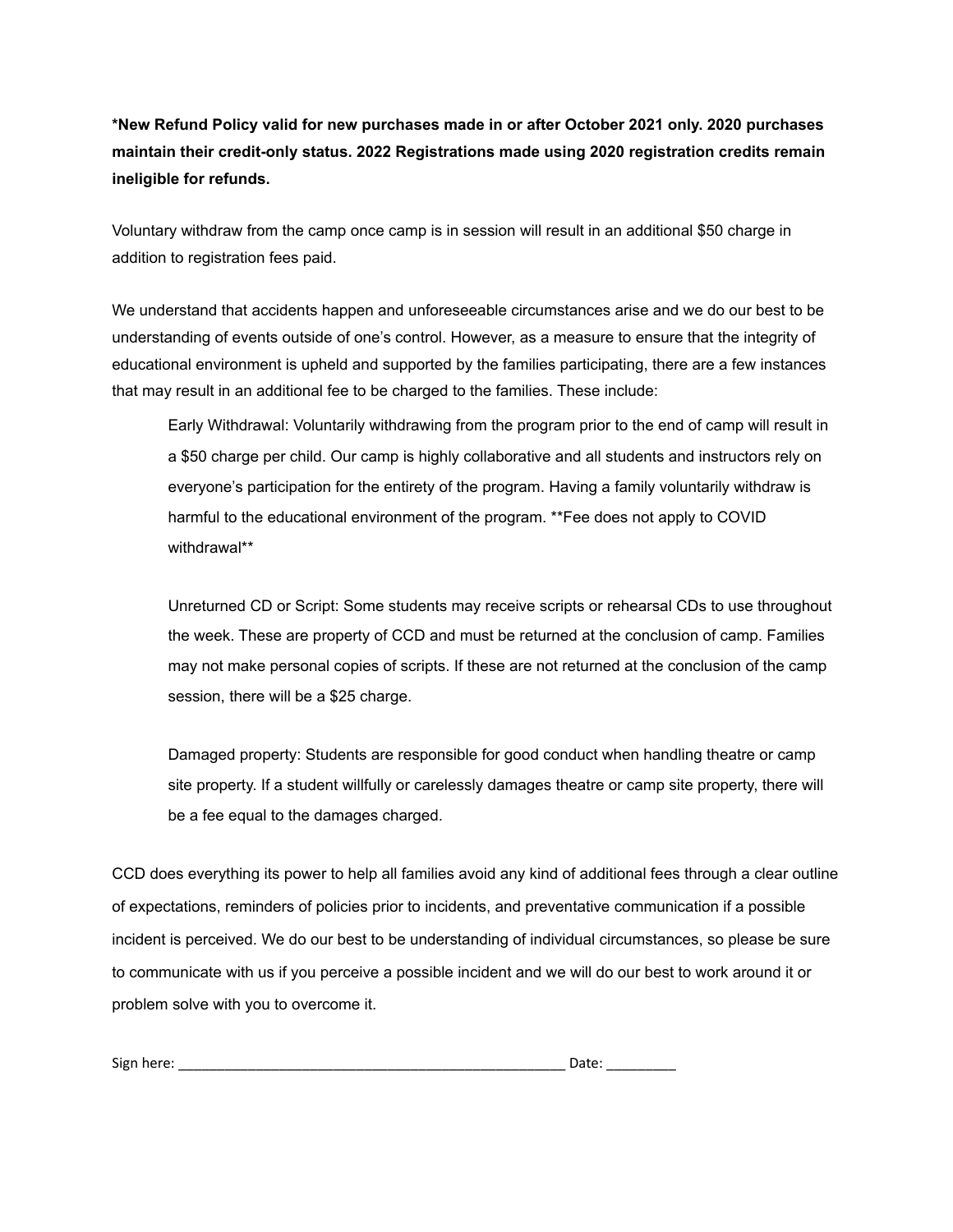## **Compass Creative Dramatics Participant COVID and Other Similar Infectious Disease Waiver**

I, \_\_\_\_\_\_\_\_\_\_\_\_\_\_\_\_\_\_\_\_\_\_\_\_\_\_\_, hereby acknowledge and agree to the following COVID (and other similar infectious disease) protocols put in place. Failure to adhere to these protocols may result in the immediate removal of the Participant from the program.

Vaccinated participants must be up-to-date on their COVID-19 vaccination(s) and booster(s) prior to the start of the program week. Proof of vaccination must be provided to the Sponsoring Organization at registration. The vaccination must have been administered and dated no later than 2 weeks prior to the first day of the program week. Parent or Guardian must provide proof of the Participant's vaccination and a signed COVID Waiver at registration in order to participate in the program. Copies of the proof of vaccination and COVID Waiver will be made by the Sponsoring Organization and provided to Compass Creative Dramatics. Compass Creative Dramatics agrees not to share this information with any person or organization outside of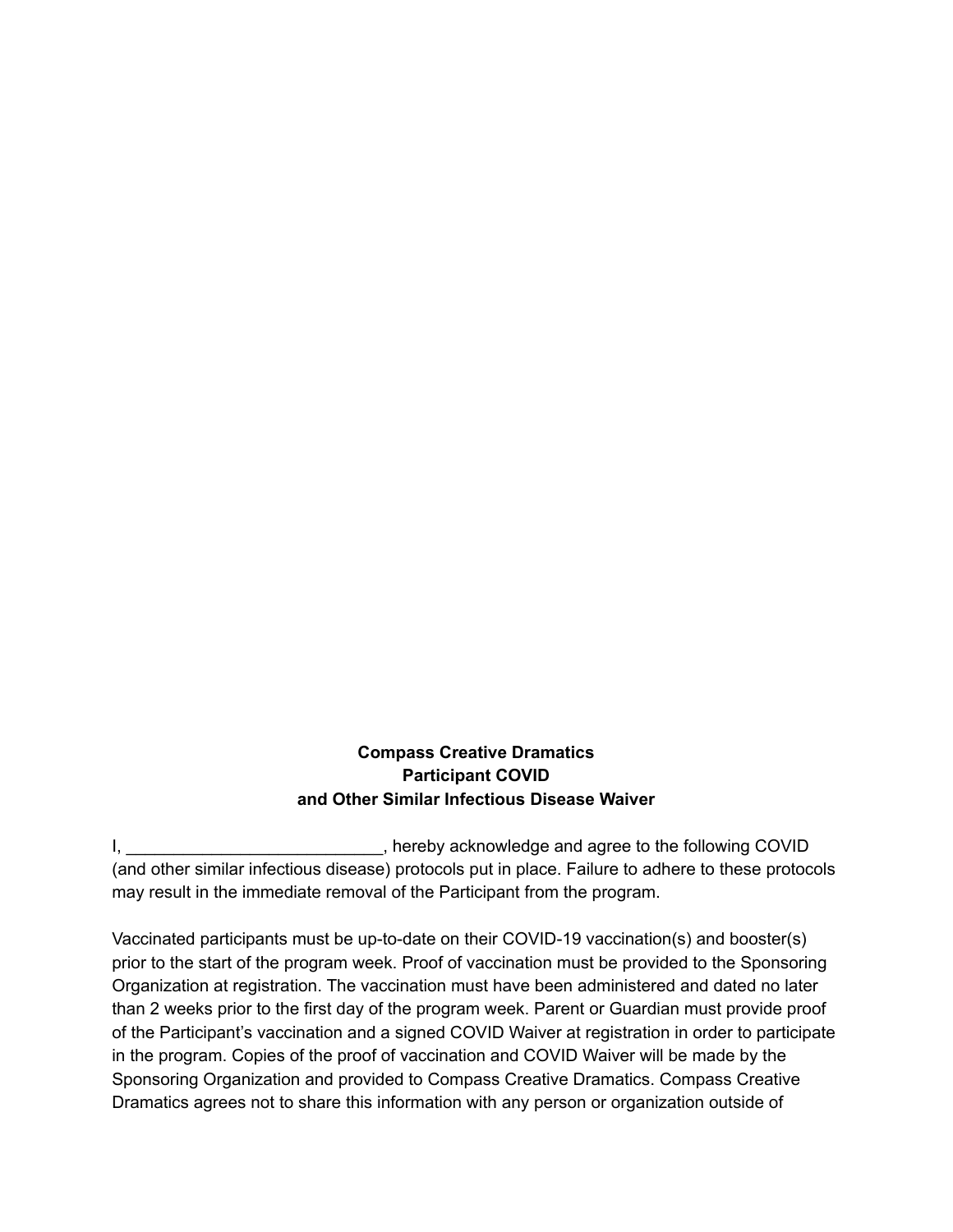Compass Creative Dramatics or the Sponsoring Organization. Vaccinated participants may be required to wear a mask when deemed necessary by Compass Creative Dramatics. Compass follows up-to-date guidelines for K-12 Schools as outlined by the CDC, as well as local, state, and national mandates.

Unvaccinated participants must provide a signed COVID waiver and will be required to wear a mask during all camp activities, rehearsals, and performances, except for food/water breaks. The unvaccinated participant must properly wear their mask over their mouth and nose. Should the participant forget their mask, Compass (or the Sponsoring Organization) will have masks available onsite for use. Should the participant wear their mask incorrectly or forget to wear their mask, Compass Educators will remind the Participant to wear the mask properly or to put the mask back on, as is in alignment with our protocol for camper behavioral expectation infractions outlined in our Code of Conduct.

All Participants will be required to follow all additional safety protocols as deemed necessary by Compass Creative Dramatics, Compass Educators, and the Sponsoring Organization. Additional safety protocols include, but are not limited to: wearing a mask, social distancing, rehearsing or taking breaks outside, performing outside, live streamed and/or recorded performances, foregoing costumes and make-up, and more.

All Parents or Guardians are also required to closely monitor the Participant for any COVID-19 or similar infectious disease symptoms. Should the Participant start showing any symptoms, they will be required to be quarantined from the program and may not return until they provide proof of a negative COVID test. This may result in the student being unable to finish the program week or being unable to perform.

Compass Creative Dramatics will not be held liable should the Participant or anyone in the Participant's household contract COVID-19 or any of its variants.

Protocol for not meeting behavioral expectations, including mask-wearing includes:

First infraction will result in a verbal warning from an educator. If the infraction is mild, it is at the educator's discretion to offer several verbal warnings before moving on the next step. A continued issue in a single day may result in a student being asked to sit out of activity for a short time in order to restore good behavior before rejoining the activity. Second infraction will result in an educator/guardian conference about the incident that will include asking the guardian for assistance in correcting the behavior.

Third infraction will result in the student being removed from the program and asked not to return for the remainder of the sessions. Please note, no refunds will be given if a student is removed for behavioral misconduct.